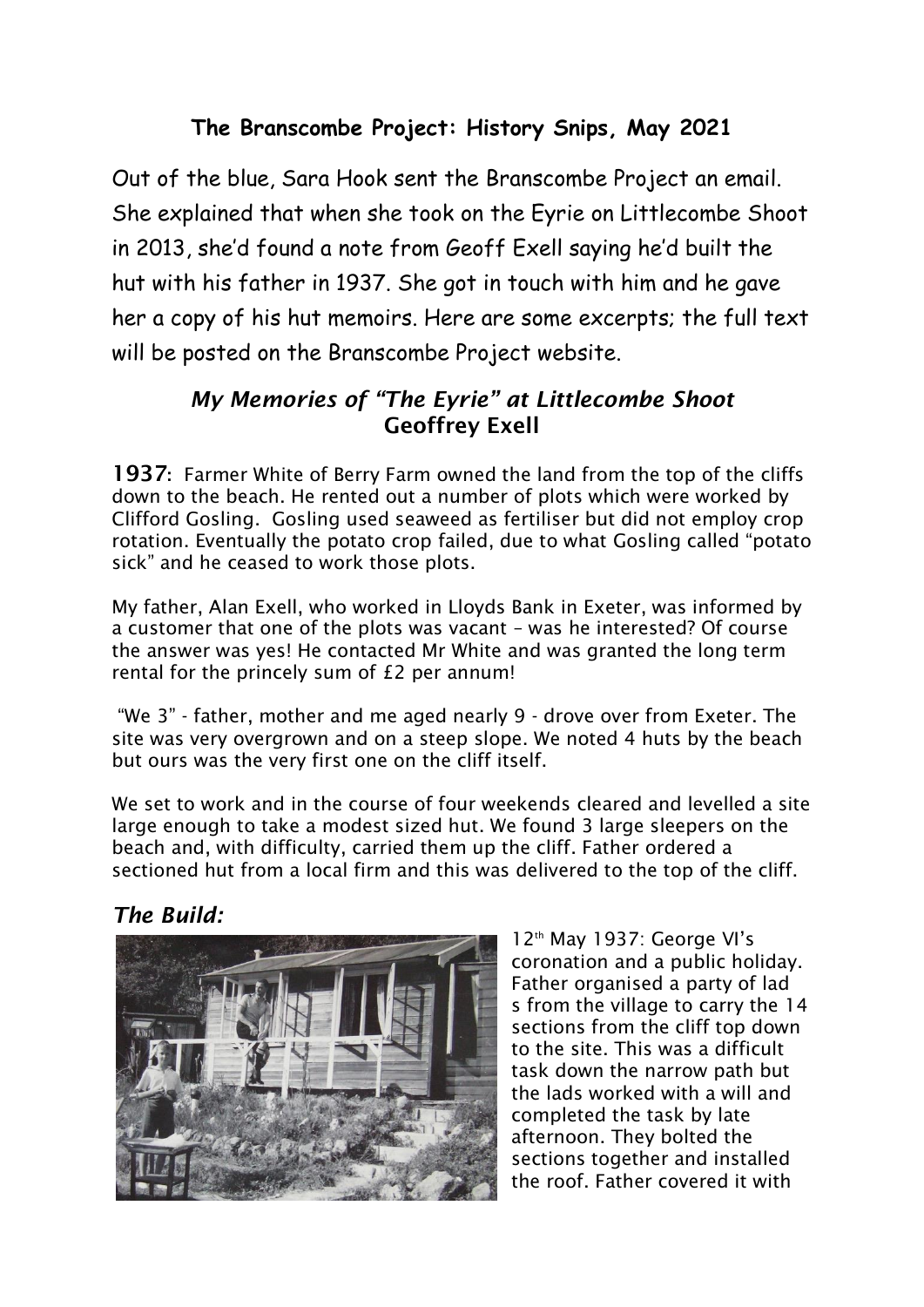tarred felt while I was tasked with creosoting all the exterior woodwork. We named the hut EYRIE in recognition of the fabulous coastal view.

#### *The extras:*

We obtained a small shed to use as a toilet, with a portable ELSAN "perch" This was emptied into small trenches which we dug on the vegetable patch. It resulted in amazing vegetables!

Father obtained some timber and I helped construct a lean-to. This served as a kitchen, wash place and storage. It was also just large enough to take a bed and consequently was called *"The Matchbox."* This complemented the toilet shed wryly named "*Wits End*"!

### *Water, milk, food …*

Water was no problem with the stream nearby. I was tasked as water provider and I carried two water cans back to the hut several times a day. I also became a "milkman" and went to Berry Farm each morning to collect milk in a can. One small problem was the donkeys. These were used by Gosling to carry his potatoes and seaweed. When not being worked they were free to roam on the cliff and sometimes blocked the narrow path. They had a habit of biting or kicking so I had to edge past gingerly!

There was a small shop at the bottom of Berry Hill owned by Mrs Ward, and bread from the Bakery - sold straight out of the oven.

We purchased for £1 an old rowing boat which we repaired. We fished for mackerel and pollock – at least father fished while I did the rowing! We also found a good supply of prawns and shrimp at low tides.

With the vegetables that we grew, and blackberries plentiful along the paths in Summer and Autumn, we were nearly self-sufficient.

### *Cooking and heating*

We had a paraffin Valor stove for cooking inside the lean-to. In order to save fuel (paraffin was heavy and smelly) we also cooked outside on a fire pit which we dug at the bottom of the plot. An Aladdin paraffin lamp that gave off a surprising amount of heat on chilly evenings.

### *Keeping the path clear*

The path down to the hut was steep and difficult. We collected large flat stones from the beach and I helped father cement them into steps. I am gratified they have survived to this day! We also cut a path through the undergrowth at the bottom of the plot which gave us access to the other path to the beach and was an excellent short cut ...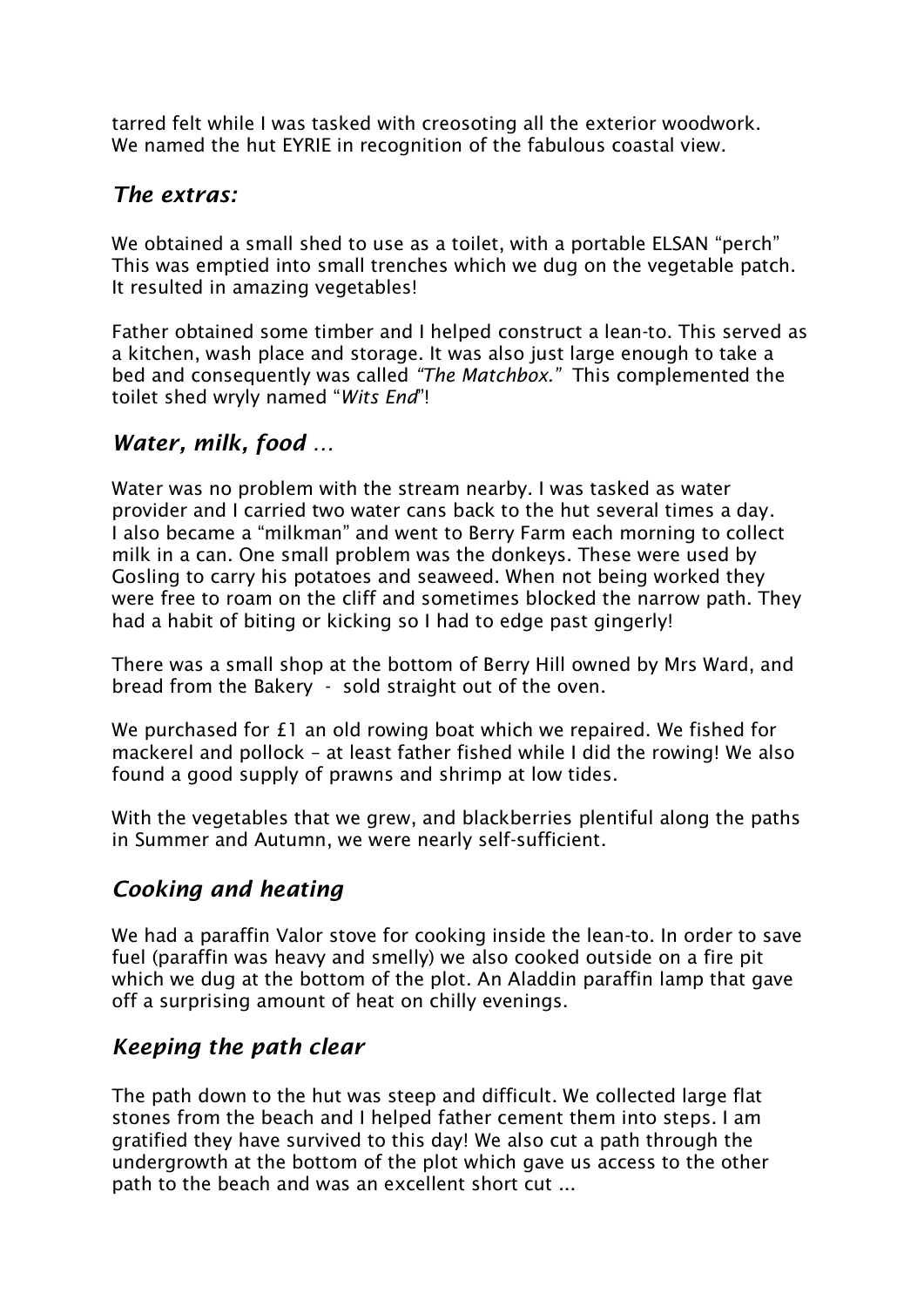## *Recreation*



We had a swim virtually every day from May through to October ... I remember the joy of drying off lying on the hot pebbles.

On rare wet days we gathered in one of the huts to play cards or mah-jong. If the rain really set in, we set off to Sidmouth for a film at the cinema.

#### *WW2*

On 3rd September 1939 we listened on a portable battery radio to the Chamberlain broadcast announcing the start of WW2. Father had served in the trenches in WW1. He told us to pack anything valuable or personal and we drove back to Exeter. We wondered if we would ever see the Eyrie again.

In fact this was the "Phoney War" when nothing much happening so we were able to return occasionally. The only restriction was severe petrol rationing.

All that changed when Dunkirk happened and invasion became a real threat. On one of our rare visits to Eyrie I was on my milk collection walk. As I approached the top of the cliff I found my way barred by a coil of barbed wire. A loud voice shouted "Halt, who goes there!" A section of soldiers were guarding the path. I convinced them that I was not an 11 year old German paratrooper and was allowed to pass to get the milk. It was a scary moment!

Later on during the Battle of Britain I was on the beach when I heard the sound of a dog fight overhead. Suddenly a Spitfire was hit and crashed into the sea just off the beach. A man from one of the beach huts helped me launch the boat and we rowed out. Sadly we found no sign of the pilot.

Very shortly afterwards a German bomber was shot down and crashed on the rocks at the Western end of the beach. Retribution!

One morning we were in Eyrie when several bombs were dropped on the top of the cliff towards Weston. The ground shook and father said that they were probably trying to hit the radar station there.

In 1941 we were at the Eyrie one night and we witnessed the blitz on Plymouth. The sky over Torbay was bright red from the fires and we could see the flashes of bombs exploding. Then on 3<sup>rd</sup> May 1942 it was Exeter's turn. Father's Lloyds Bank was totally destroyed and our own home was